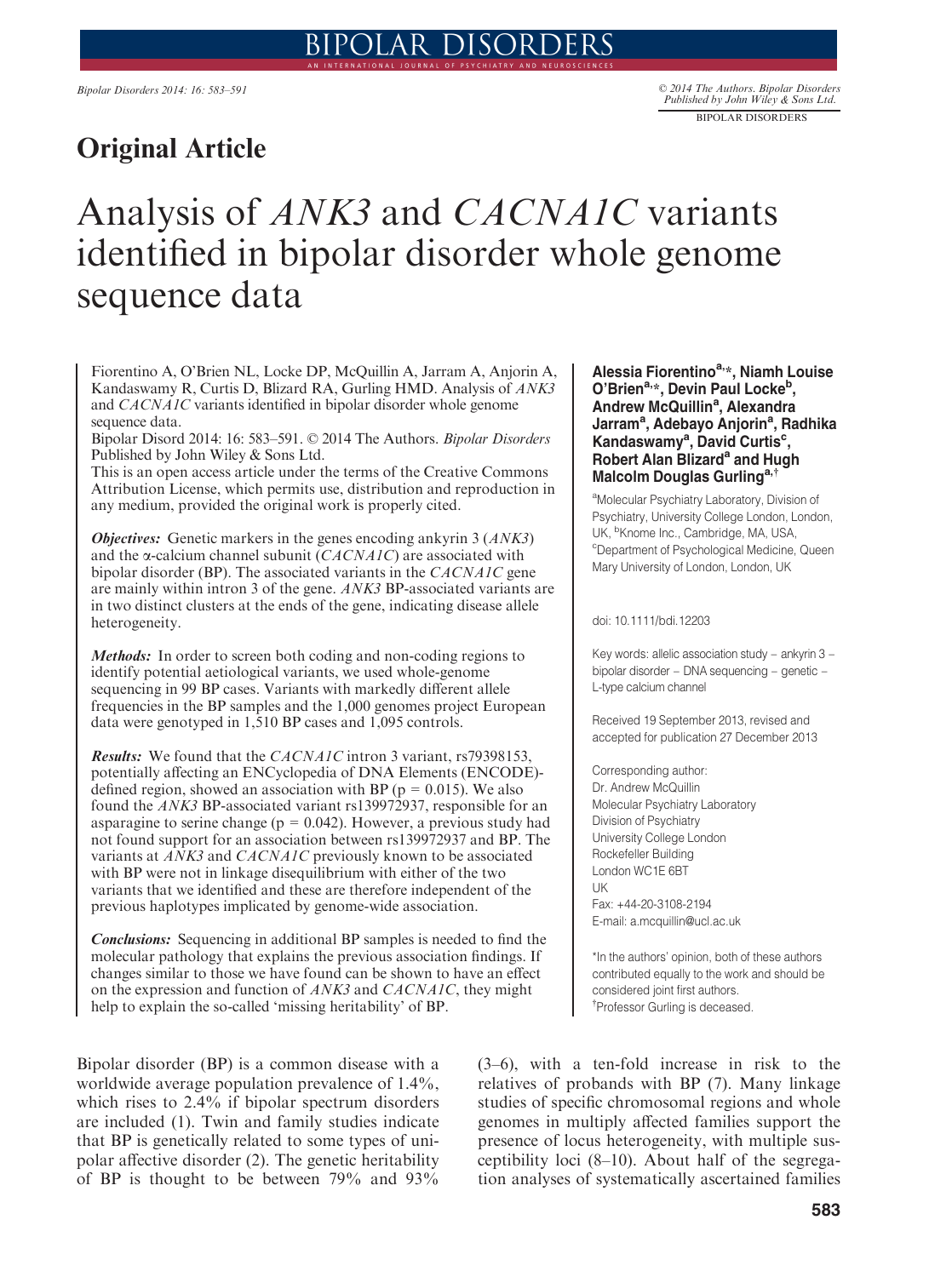imply that BP has an autosomal dominant mode of inheritance (11). Other models have favoured a single major locus with a polygenic multifactorial background and pure polygenic transmission. Linkage and linkage disequilibrium (LD) analyses demonstrate locus heterogeneity (12, 13). Genomewide association studies (GWAS), meta-analyses, and replication studies focusing on BP have been carried out on combined cohort sizes of up to 7,481 cases and 9,250 controls (14–17). These and other single-locus case–control association studies have repeatedly implicated the L-type calcium channel  $\alpha$ 1C subunit (*CACNA1C*) and ankyrin 3 (ANK3) genes in BP. The strongest allelic association signal in CACNA1C is localized entirely within intron 3 of the gene with the single nucleotide polymorphisms (SNPs) rs1006737 (p = 7.0  $\times$  $10^{-8}$ ) (14, 18, 19), rs4765913 (p = 1.52  $\times$  10<sup>-8</sup>) (14), rs4765914 ( $p = 1.52 \times 10^{-8}$ ) (20), and rs1024 582 (p =  $1.7 \times 10^{-7}$ ) (17, 21). GWAS results across five different psychiatric illnesses further implicate rs1024582 in susceptibility to both BP and schizophrenia, assuming that there has not been substantial misdiagnosis, especially where schizoaffective BP cases are included in the schizophrenia group (20). Intron 3 of CACNA1C contains a chromosomal region with high levels of LD, strong mammalian conservation, and multiple sites designated by the ENCyclopedia of DNA Elements (ENCODE) project as being able to affect gene expression. Studies show that that the presence of the rs1006737 CACNA1C BP risk variant may have an impact on certain brain activities. One study showed that the rs1006737 risk variant in healthy males is associated with lower extraversion, trait anxiety, paranoid ideation, and higher harm avoidance (22). The rs1006737 risk variant has been associated with increased amygdala functioning observed by magnetic resonance imaging during emotional processing; the enhancement of activation leads to impaired facial emotion recognition in BP patients (20, 23–26). There has been conflicting evidence as to whether the presence of the CACNA1C variant results in brain volumetric alteration. Some reports state that this SNP has been associated with brainstem alterations, increased grey matter density, as well as a cortical volume increase (27–29). A conflicting study did not report any association between this SNP and brain volumetric alterations (30). Mutations/variants located in intronic regions can also affect the stability of RNA and protein expression, and can have a strong effect on the transcriptional regulation of the gene.

In ANK3, the strongest evidence for allelic association comes from SNPs rs10994338 ( $p = 1.20 \times$ 

 $10^{-7}$ ) (31), rs4948418 (p = 8.93  $\times$  10<sup>-9</sup>) (15), rs 10994336 ( $p = 9.1 \times 10^{-9}$ ) (14, 26, 32–34), rs1099 4397 ( $p = 7.1 \times 10^{-9}$ ) (17) at the 5' end, and the SNP rs9804190 ( $p = 1.20 \times 10^{-4}$ ) (17, 26, 35) at the  $3'$  end of the longest isoform (NM  $001204403$ ) of the gene. These regions are over 340 kb apart and appear to be independently associated with BP, with no significant interactions between SNPs from the two regions (32). However, the existing data on ANK3 show that only low-frequency aetiological base-pair (bp) changes are present with an odds ratio less than 1.35 for BP (17). The SNP associations are not replicated in every study (36– 39); however, the ANK3 association has been reported in several different ancestral populations (36, 40–42). Several novel, rare potential aetiological bp changes have been identified by us through sequencing the gene in our samples. These were selected for having haplotypes associated with BP (43). Doyle et al. (44) sequenced the 8 kb brainexpressed exon 48 of ANK3 but could not find potential aetiological bp changes that were associated with BP. This exon is of recent evolutionary history, and variation in the exon appears to be tolerated. Sequencing analysis of ANK3 demonstrated the impact of heterogeneity on replication of allelic associations, even within well-defined ancestral populations (43). mRNA analysis has detected differential regulation of distinct ANK3 transcription start sites and coupling of specific  $5<sup>′</sup>$ ends with  $3'$  mRNA splicing events, suggesting that brain-specific cis-regulatory transcriptional changes might be relevant to BP molecular pathology (45). Gene network analysis and test of epistasis have found further support for an association of ANK3 with BP (46, 47). The genetic variants associated with disease have no known biological function. However, one study showed that the presence of the rs10994336 BP risk variant in healthy males might predict lower novelty seeking, lower behavioural activation scores, and high startle reactivity (22). In healthy volunteers, rs10994 336 may be associated with reduced white matter integrity in the anterior limb of the internal capsule, as well as with altered set-shifting and decision-making (48). These findings may be consistent with previous diffusion tensor imaging studies in patients with BP (49–54) and core phenotypes of BP (55–58). Lithium has been shown to alter *Ank3* mRNA levels in the mouse brain (59), and lithium and sodium valproate have been shown to change Ank3 protein amounts in rat neuronal dendritic spines (60). In another animal model, RNA interference of Ank3 in the hippocampus dentate gyrus induced a reduction of anxiety-related behaviours and increased activity during the light phase, which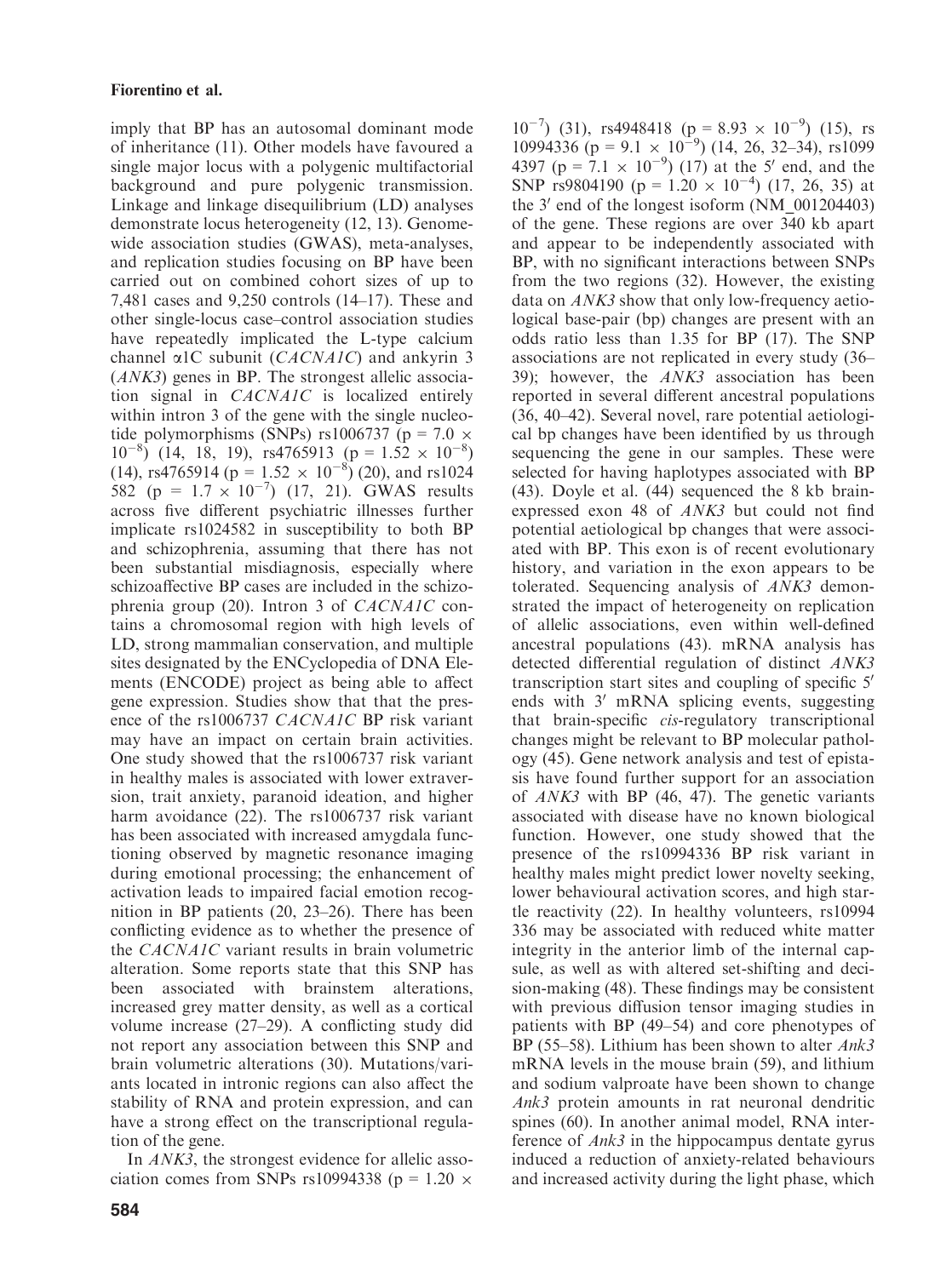were attenuated by chronic treatment with the mood stabilizer, lithium. Similar behavioural alterations of reduced anxiety and increased motivation for reward were also exhibited by  $Ank3+/-$  heterozygous mice compared with wild-type  $Ank3+/+$ mice (61).

Given the typical natural history of BP, which consists of episodes of both mania and depression with complete recovery very often between episodes, it can be argued that genetic susceptibility will involve aetiological bp changes influencing the control of gene expression and mRNA translation rather than mutations creating structural protein abnormalities. Therefore, we chose whole-genome sequencing (WGS) rather than exome sequencing in order to be able to investigate intronic and noncoding control regions of susceptibility genes along with the exonic coding regions.

### Materials and methods

### Subjects

This study included 1,510 affected research subjects with BP. These were sampled in three cohorts. The first cohort, UCL1, included 506 research subjects with bipolar I disorder (BP-I), defined by the presence of mania and hospitalization according to Research Diagnostic Criteria (RDC) (62). UCL1 was included in the previously reported megaanalysis by the Psychiatric Genetic Consortium (PGC) BP GWAS (17). The second and third cohorts, UCL2 and UCL3, consisted, respectively, of 593 and 411 subjects with BP-I or bipolar II disorder (BP-II). Ancestry screening was used as a selection criterion for the inclusion of cases. Samples were included if at least three out of four grandparents were English, Irish, Scottish, or Welsh and if the fourth grandparent was non-Jewish European, before the European Union enlargement in 2004. The sample of 1,095 controls comprised 614 screened subjects who had no firstdegree family or personal history of psychiatric illness and an additional 481 unscreened normal British subjects, obtained from the European Collection of Animal Cell Cultures (ECACC). National Health Service (NHS) multicentre research ethics approval was obtained. All participants provided signed consent.

Research subjects with BP had been given an NHS clinical diagnosis of ICD-10 BP and then needed to fulfil RDC (62) for BP with clinical data collected by the lifetime version of the Schizophrenia and Affective Disorder Schedule (SADS-L) (63). DNA samples were collected from blood samples from the UCL1 cohort, saliva samples for the UCL2 cohort, and a mixture of both blood and saliva for the UCL3 samples. DNA from blood samples was extracted using a standard phenol–chloroform method and from saliva samples using the Oragene protocol for DNA extraction (DNA Genotek, Ottawa, ON, Canada).

## WGS

WGS was performed on 99 of the subjects with BP-I selected from all our cohorts who had a positive family history of BP or bipolar spectrum disorder and an early age at onset. The genomic DNA was sequenced using 100 bp paired-end reads on a Hi-Seq 1000 (Illumina Inc., San Diego, CA, USA). Sequence data alignment to the National Center for Biotechnology Information human reference genome 37.1 (hg19) and variant calling was performed using the CASAVA 1.8.2 pipeline at Illumina (http://res.illumina.com/documents/products/ technotes/technote\_snp\_caller\_sequencing.pdf). The sequence data from these individuals were further analysed and annotated using kGAP (Knome Inc., Boston, MA, USA).

#### Variant selection

ANK3 and CACNA1C non-synonymous variants present in the coding exons were identified using the Knome VARIANTS software (Knome Inc.) (Supplementary Table 1). The same software was used to identify variants in the  $5'$  untranslated region (UTR), 3'UTR, splicing sites [donor site consists of 5 bp in the exon and 6 bp in the intron, acceptor site consist of 3 bp in the exon and 20 bp in the intron (64)], promoter region (1,000 bp from the first exon of every coding isoform), and the third intron of CACNA1C (Supplementary Table 1, Supplementary Fig. 1, Supplementary Fig. 2). Allele counts for each SNP in the BP samples were compared to those from the 372 European samples in the 1,000 Genomes (1,000G) Project (phase 1, version 3; ftp:// ftp.1000genomes.ebi.ac.uk/vol1/ftp/release/20110521/ ALL.wgs.phase1\_release\_v3.20101123.snps\_indels\_ sv.sites.vcf.gz). SNPs for which the variant allele was more common in subjects with BP than in the 1,000G Project data, significant at  $p < 0.05$ using Fisher's exact test, were chosen for genotyping in the complete UCL case–control sample. Variants which were present in poly-base regions and insertions in repeat regions were excluded from genotyping.

The variants in the third intron of CACNA1C were selected if they met four criteria: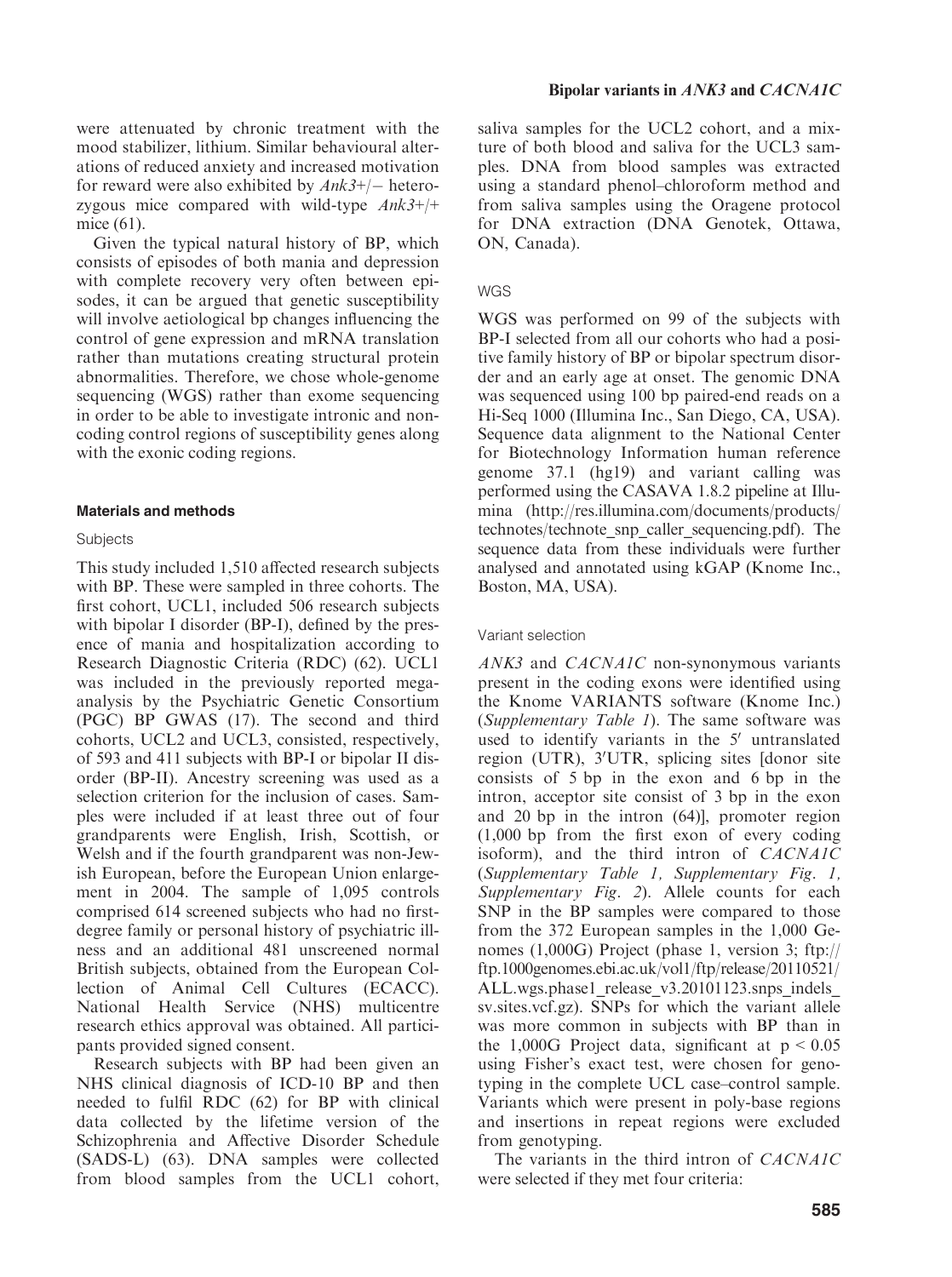(i) Located in the third intron of CACNA1C between flanking high recombination peaks (chr12:2271532-2425994 hg19);

(ii) Located in a putative functional site defined by being an ENCODE-marked element (65);

(iii) Located in a conserved non-coding sequence, determined using the mammalian conservation track on the University of California Santa Cruz (UCSC) genome browser (http://genome.ucsc.edu/) or by their Genomic Evolutionary Rate Profiling (GERP) scores;

(iv) Not in a repeat region.

Each variant was validated by confirming the bp call confidence using individual Binary Alignment/ Map (BAM) files before genotyping. Bioinformatic analysis to determine potentially functional SNPs was carried out using the UCSC genome browser, Alibaba2.1 (http://www.gene-regulation.com/pub/ programs/alibaba2/index.html), targetscan 6.2 (http://www.targetscan.org/), miRanda (http:// www.microrna.org/microrna/home.do), PolyPhen-2 (http://genetics.bwh.harvard.edu/pph2/), and Sorting Intolerant From Tolerant (SIFT) (http://sift. jcvi.org/).

## **Genotyping**

Genotyping for the selected SNPs in 1,510 BP cases (UCL1, UCL2, and UCL3 samples) and 1,095 ancestrally matched controls was performed in-house with allele-specific polymerase chain reaction (PCR) using KASPar reagents (KBiosciences, Hoddesdon, UK) on a LightCycler 480 (Roche, Burgess Hill, UK) real-time PCR machine. For all SNPs genotyped, 17% of samples were duplicated to detect error and confirm the reproducibility of genotypes. Allele-specific primers were designed for each of the SNPs using Primer Picker (KBiosciences), as shown in Supplementary Table 2. All these data were analysed to confirm Hardy–Weinberg equilibrium (HWE). Allelic associations for SNPs were performed using Fisher's Exact test. Significance values shown for all analyses are uncorrected for multiple testing, and a cutoff significance value of  $p < 0.05$  was used.

## Burden analysis

A burden analysis was performed on the data separately for ANK3 and CACNA1C. A chi-square test was used to compare the numbers of case and control individuals carrying one or more of the variant alleles against the numbers of case and control individuals who were found to be homozygous for the reference alleles at all of the loci tested.

Haplotype analysis

Haplotype analysis was performed using Haploview (66) to determine the LD between GWASassociated SNPs and the rare variants reported here. Haplotype blocks were determined using a solid spine of LD  $(D' = 1)$ .

## **Results**

## Variant calling and selection

WGS in 99 samples with BP produced a mean depth coverage of 37.0 with 90% of the genome sequenced. A total of 0.12% of bases were heterozygous and the transition/transversion (Ti/Tv) ratio was 2.0 (see Supplementary Table 3).

Using the criteria set out above, 82 ANK3 and 43 CACNA1C variants were identified in the coding exons, 5'UTR, 3'UTR, splicing sites, and promoter region; and a further 108 CACNA1C variants were identified in the intron 3 region 12:2271532-2425994 (Supplementary Table 1, Supplementary Fig. 1, Supplementary Fig. 2).

These variants were further filtered using a cutoff threshold of  $p < 0.05$  using Fisher's exact test against the 1,000G Project (67) European allele frequencies. After filtering, three variants remained in ANK3 and these comprised two known SNPs, rs184389434 and rs139972937, and a previously unreported SNP at position ss825679002; ten CACNA1C variants remained after filtering and these comprised five known SNPs (rs146482058, rs79398153, rs191953785, rs112312080, and rs113 414207) and four previously unreported variants (ss825679004, ss825679005, ss825679006, and ss825679007 (Table 1, Supplementary Fig. 1, Supplementary Fig. 2).

The ANK3 variant rs184389434 is located in the promoter region of the gene and was predicted to create a binding site for three new transcription factors [ETS-related gene (Erg-1), Ultrabithorax (Ubx) and Octamen-1 (Oct-1)]. rs139972937 causes a non-conservative amino acid change from asparagine to serine at position 2,643 (N2643S) in exon 34 of the alternative isoforms NM\_020987.3 and CCDS7258.1. The N2643S amino acid substitution was predicted to be *benign* with a score of 0 (sensitivity 1, specificity 0) by PolyPhen-2 and tolerated with a score of 0.71 by SIFT. The previously unreported ANK3 variant, ss825679002, was located in the 3'UTR of the gene and was found to be in a microRNA binding site. Bioinformatic analysis using targetscan and miRanda predicted no effect on microR-NA binding.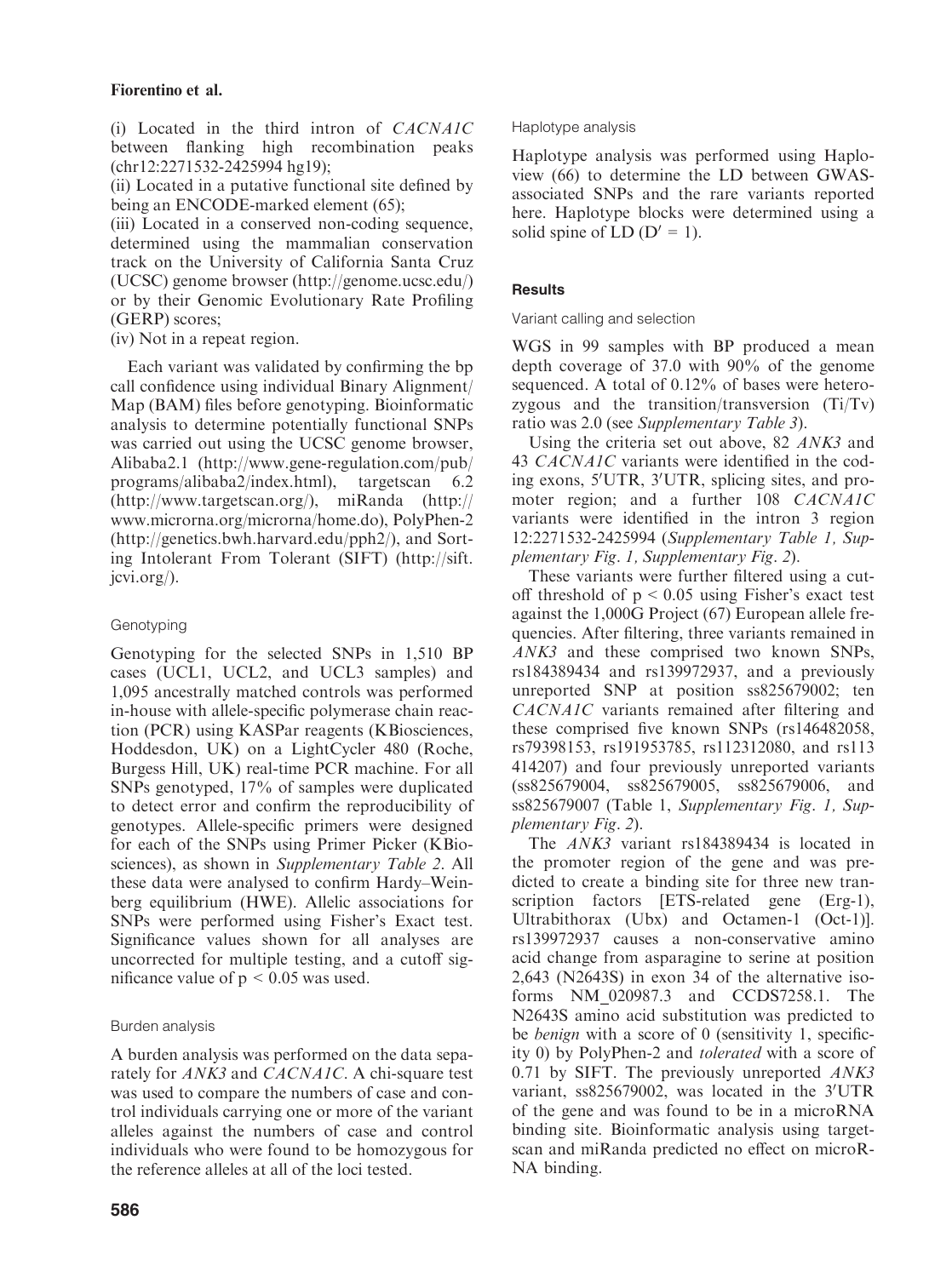Table 1. Test of association with ANK3 and CACNA1C variants with bipolar disorder

| Gene                 | <b>SNP</b>  | Location<br>(hg19)      | Position in<br>gene     | Change      | European<br>1,000G<br><b>MAF</b> | <b>MLP</b> |                                 | Number of<br>samples    | Genotype<br>counts                 | <b>MAF</b>               | $p-$<br>value <sup>a</sup> |
|----------------------|-------------|-------------------------|-------------------------|-------------|----------------------------------|------------|---------------------------------|-------------------------|------------------------------------|--------------------------|----------------------------|
| ANK3                 | rs184389434 | 10:62493837             | Promoter                | A/T         | $\mathbf 0$                      | 1.39       | <b>BP</b>                       | 1.469                   | 0/15/1454                          | 0.0051                   | 0.41                       |
| ANK3                 | ss825679002 | 10:61788626             | $3'$ UTR                | C/A         | 0                                | 1.39       | Control<br><b>BP</b><br>Control | 1.031<br>1.467<br>1.026 | 0/12/1019<br>0/36/1431<br>0/28/998 | 0.0058<br>0.012<br>0.014 | 0.35                       |
| ANK3                 | rs139972937 | 10: 61832711            | Exon<br>(N2643S)        | A/G         | $\overline{0}$                   | 1.39       | <b>BP</b><br>Control            | 1.474<br>1.030          | 0/9/1465<br>0/1/1029               | 0.0031<br>0.0005         | 0.042                      |
| CACNA <sub>1</sub> C | ss825679004 | 12:2161934              | Promoter                | G/A         | $\mathbf 0$                      | 1.39       | <b>BP</b><br>Control            | 1.467<br>1.031          | 0/5/1462<br>0/4/1027               | 0.0017<br>0.0019         | 0.57                       |
| CACNA <sub>1</sub> C | ss825679005 | 12:2694668              | Splice site             | G/A         | $\mathbf 0$                      | 1.39       | <b>BP</b><br>Control            | 1.473<br>1,032          | 0/3/1470<br>0/2/1030               | 0.0010<br>0.0010         | 0.7                        |
| CACNA <sub>1</sub> C | rs146482058 | 12:2403077              | Intron <sup>b,e</sup>   | $-\sqrt{T}$ | $\mathbf 0$                      | 10.9       | <b>BP</b><br>Control            | 1.486<br>1,022          | 3/134/1322<br>4/96/922             | 0.048<br>0.051           | 0.31                       |
| CACNA <sub>1</sub> C | rs79398153  | 12:2295156              | Intron <sup>b,e</sup>   | C/T         | 0.01                             | 1.57       | <b>BP</b><br>Control            | 1.498<br>1.029          | 3/88/1380<br>0/44/985              | 0.032<br>0.021           | 0.015                      |
| CACNA <sub>1</sub> C | rs191953785 | 12: 2425097             | Intron <sup>b,e</sup>   | C/T         | $\mathbf 0$                      | 2.29       | <b>BP</b><br>Control            | 1.475<br>1.020          | 0/25/1450<br>0/20/1005             | 0.0085<br>0.0098         | 0.34                       |
| CACNA1C              | rs112312080 | 12: 2354510             | Intron <sup>b,c,e</sup> | C/T         | 0.001                            | 2.02       | <b>BP</b><br>Control            | 1.501<br>1,028          | 0/35/1439<br>0/20/1008             | 0.012<br>0.0097          | 0.30                       |
| CACNA <sub>1</sub> C | rs113414207 | 12: 2292742-<br>2292743 | $Intron^{b,d,e}$        | $-/C$       | $\mathbf 0$                      | 2.15       | <b>BP</b><br>Control            | 1,497<br>1.026          | 0/76/1394<br>0/44/982              | 0.026<br>0.021           | 0.19                       |
| CACNA <sub>1</sub> C | ss825679006 | 12: 2329069             | $Intron^{b,d,e}$        | G/T         | $\mathbf 0$                      | 2.15       | <b>BP</b><br>Control            | 1.498<br>1.033          | 0/14/1457<br>0/8/1024              | 0.0048<br>0.0039         | 0.43                       |
| CACNA <sub>1</sub> C | ss825679007 | 12: 2423175             | Intronb,c,d,e           | G/C         | $\overline{0}$                   | 2.15       | <b>BP</b><br>Control            | 1,502<br>1.026          | 0/4/1471<br>0/1/1025               | 0.0014<br>0.0010         | 0.34                       |

1,000G = 1,000 Genomes;  $ANK3$  = ankyrin 3; BP = bipolar disorder;  $CACNA$   $IC$  = L-type calcium channel  $\alpha$ 1C subunit; MAF = minor allele frequency; SNP = single nucleotide polymorphism; UTR = untranslated region; European 1,000G MAF = MAF for European samples in the 1,000G Project (72); MLP = minus  $log_{10}$  of Fisher's exact p-value comparing UCL whole-genome sequence allele frequency to the European 1,000G MAF.

<sup>a</sup>p-significance value for a Fisher's exact test.

b H3K4Me1, H3K4Me3, and H3K27Ac marks.

c DNAse hypersensitivity cluster marks.

d Human mRNA.

e Conserved region. The distributions of genotype data for all SNPs were in Hardy–Weinberg equilibrium in the cases and controls.

One of the novel variants in CACNA1C, ss825679004, was in the promoter region of the gene. Alibaba 2.1 analysis of ss825679004 predicted it to disrupt the binding sites for three transcription factors [Activating Enhancer Binding Protein-2alpha (AP-2alph), NF-muE1, Specificity Protein-1 (Sp1)] and to create a new one for a different transcription factor [GC Factor (GCF)]. CACNA1C variant ss825679005 is the sixth base in the intron of the splice donor site for exon 17. This exon is present in all known isoforms of the gene and this variant might alter splicing efficiency.

The *CACNA1C* intron 3 variants rs146482058, rs79398153, rs191953785, rs112312080, rs113414 207, ss825679006, and ss825679007 were present in the region of high LD between chr12:2,230,353 and chr12:2,559,413. Each variant was also located in an ENCODE marked region (65). All seven SNP regions are marked by H3 mono-methylation of lysine 4 (H3K4me1), H3 tri-methylation of lysine 4 (H3K4me3), and H3 acetylation of lysine 27 (H3K27ac), and active transcriptional enhancers with distinct chromatin signatures (68). Enrichment for H3K4me1 and H3K27ac at a genetic level distinguishes active enhancers from inactive or poised enhancers (69, 70). The presence of H3K4me1- and H3K27ac-marked chromatin, with low levels of H3K4me3 and an absence of another histone marker, H3K27me3, represent putative human embryonic stem cell (hESC) enhancers and have been shown to localize proximally to genes that are expressed during development in hESCs and in epiblast cells (70). Additionally, rs112312080 and ss825679007 were found to be present on DNAse I hypersensitivity sites, as listed by the ENCODE project.

## Genotyping

Assays were designed for 13 SNPs which passed filtering tests for genotyping in the complete UCL BP case–control sample. Genotype data were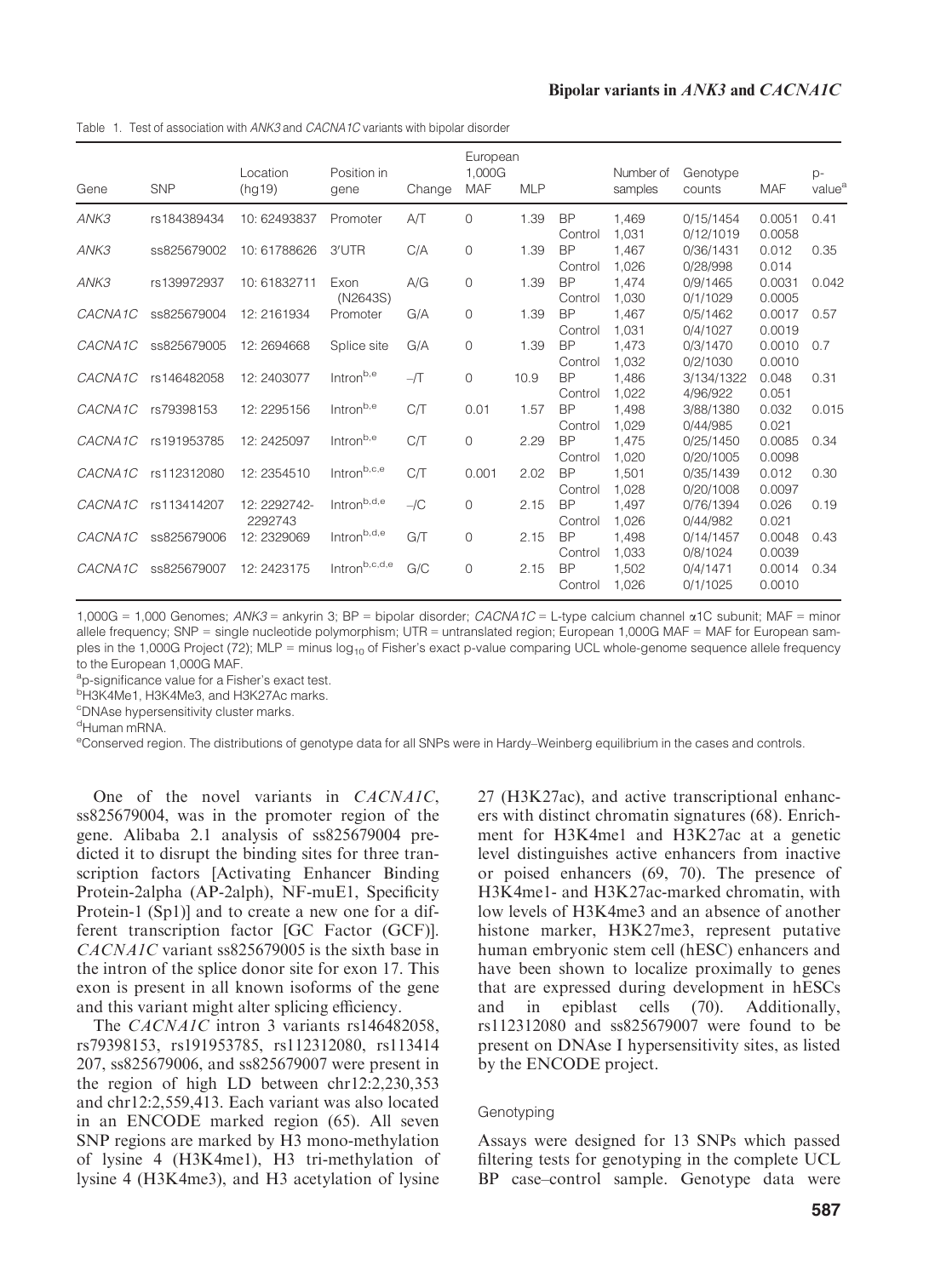generated for 12 of these variants and the genotype distributions for each SNP followed HWE in the case and control cohorts. The non-synonymous ANK3 variant rs139972937 was found to be associated with BP (Fisher's exact test  $p = 0.042$ ) (Table 1). Nine cases with BP and only one control were found to be heterozygous for this variant. None of the other ANK3 variants were found to be associated with BP, as shown in Table 1.

Of the SNPs found in the CACNA1C intronic region, rs79398153 was found to be associated with BP (Fisher's exact test  $p = 0.015$ ). We detected 88 heterozygote and three homozygote cases for this variant and 44 heterozygote controls. The excess of homozygotes may possibly represent a recessive effect, as only one homozygote would be expected under HWE, but this excess is not statistically significant (71). rs79398153 is located in an ENCODE-marked region for H3K4me1, H3K27ac, and H3Kme3. None of the other intronic CACNA1C SNPs were associated with BP. Imputation for rs79398153 in UCL1 using GWAS data showed that it was still significantly associated with BP ( $p = 0.022$ ) (17). Burden analysis showed that, overall, there was no excess of the variants genotyped in cases versus controls for either CAC-NA1C or ANK3.

Haplotype and LD analysis at ANK3 and CAC-NA1C was performed separately in Haploview (66) to examine the co-occurrence of the BP GWAS SNP alleles [ANK3 rs10994285, rs2018783, rs10994336, rs10994397, rs10821792, rs1938526 (14, 26, 32–34); CACNA1C rs1006737 (14); rs4765913 (14); rs476590 (31); and rs4765914 (20)] with the BP risk variant alleles (rs139972937, allele G; rs79398153, allele T). For both sets of analyses, the BP risk variant alleles reported here were found to be associated with the GWAS SNP alleles that

Table 2. Pairwise linkage disequilibrium analysis between bipolar disorder-associated SNPs reported here and previous GWAS SNPs

| Gene                 | Marker <sub>1</sub> | Marker <sub>2</sub> | D′    | $\tilde{\epsilon}$ | I OD |
|----------------------|---------------------|---------------------|-------|--------------------|------|
| ANK3                 | rs139972937         | rs10994285          |       | O                  | 0.17 |
| ANK3                 | rs139972937         | rs2018783           |       | 0.002              | 0.51 |
| ANK3                 | rs139972937         | rs10994336          |       | Ω                  | 0.03 |
| ANK3                 | rs139972937         | rs10994397          |       | O                  | 0.03 |
| ANK3                 | rs139972937         | rs10821792          | 1     | O                  | 0.21 |
| ANK3                 | rs139972937         | rs1938526           |       | O                  | 0.26 |
| CACNA <sub>1</sub> C | rs79398153          | rs1006737           | 0.754 | 0.016              | 1.06 |
| CACNA <sub>1</sub> C | rs79398153          | rs1024582           | 0.729 | 0.014              | 0.87 |
| CACNA1C              | rs79398153          | rs4765913           | 0.822 | 0.029              | 2.12 |
| CACNA <sub>1</sub> C | rs79398153          | rs4765914           | በ 829 | 0.032              | 2.31 |

 $ANK3$  = ankyrin; CACNA1C = L-type calcium channel  $\alpha$ 1C subunit; GWAS = genome-wide association studies; LOD = logarithm of the odds; SNPs = single nucleotide polymorphisms.

were more common in the control subjects. Thus, these variants could not be accounting for the GWAS signals. The results of the LD analysis are shown in Table 2.

## **Discussion**

We have analysed genetic variation by WGS in two of the best-replicated bipolar susceptibility genes, CACNA1C and ANK3. This analysis has identified novel possible BP susceptibility variants in both of these genes. The CACNA1C intron 3 variant rs79398153 may impact CACNA1C gene expression by virtue of its presence in an ENCODE-marked transcriptional enhancer region.

The *ANK3* amino acid changing variant, rs139972937 (N2643S), was associated with BP in our sample ( $p = 0.042$ ). This rare variant was also found in two of 1,119 cases and one of 1,078 controls and in a family containing seven subjects with BP, a father and six offspring, where only the father and two of the offspring possessed the variant (44). These conflicting findings are not uncommon in the genetics of complex diseases but this lack of support casts doubt on the true aetiological importance of this variant in BP.

It is of note that the allele frequencies of some of the variants selected for genotyping were found to be markedly different in our control samples compared to the frequencies in the European 1,000G Project. This underlies the importance of typing variants in matched control samples on the same platform rather than relying on publically available data such as the 1,000G Project in order to mitigate possible spurious association findings.

The variants we have found appear to be acting independently of the allelic and haplotypic associations found in the previous BP allelic association studies. Independent genetic replication and biological validation of intronic potential aetiological bp changes would support the argument for carrying out WGS as well as exome sequencing in BP. The biphasic nature of BP makes a compelling argument for the existence of genetically determined pathological switch mechanisms that may manifest themselves in the loss of control of gene expression. Findings such as ours may help to explain the 'missing heritability' in this common complex disorder. Further analyses in much larger samples are needed to find aetiological bp changes in the ANK3 and CACNA1C genes that are carried by the main haplotypes showing strong association with BP. The outcome could be personalized treatment for BP, based on susceptibility genotypes.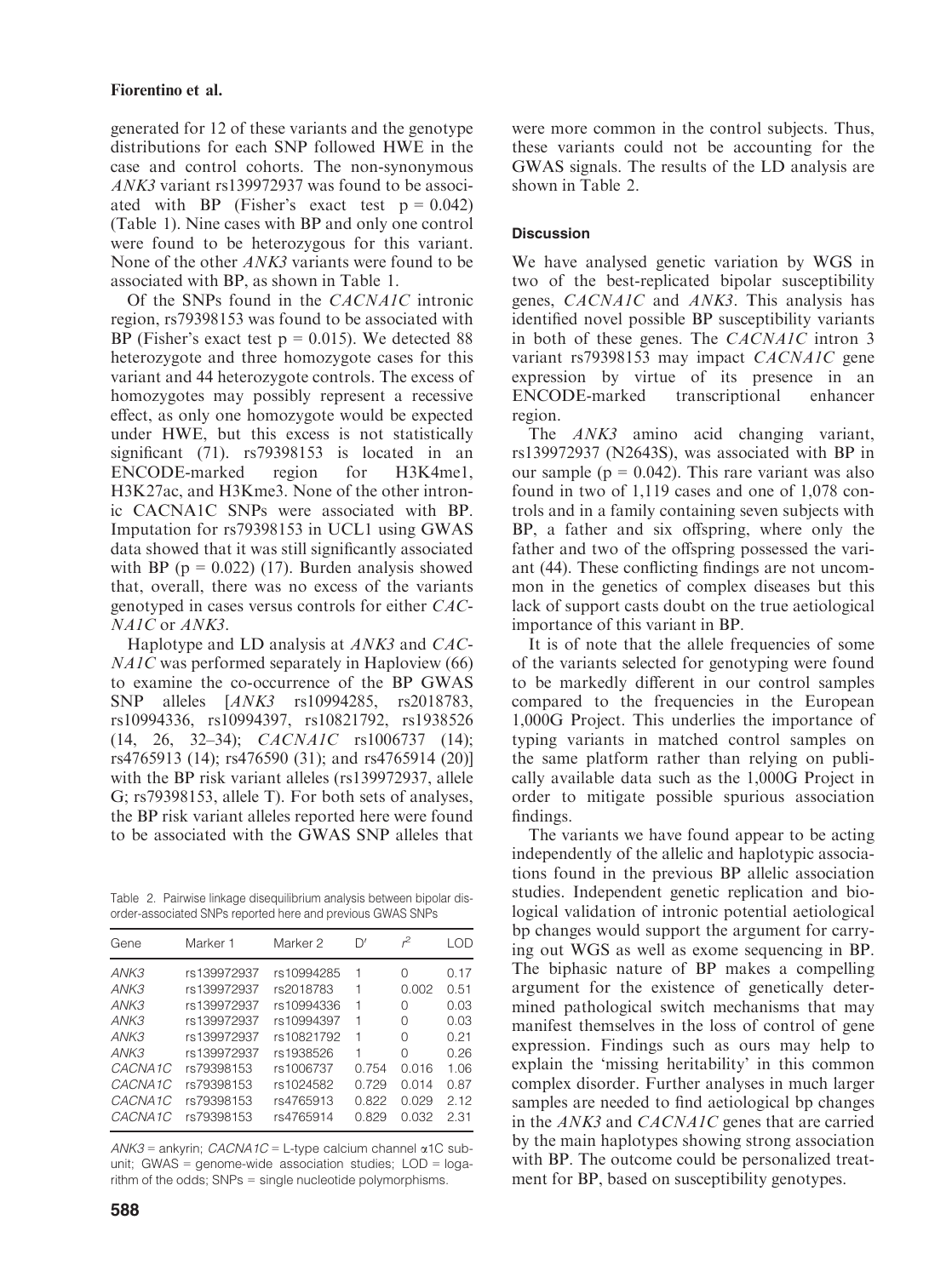#### Acknowledgements

The UCL clinical and control samples were collected with the support from the Bipolar Organization, the Neuroscience Research Charitable Trust, the Central London NHS Blood Transfusion Service, The Stanley Medical Research Institute, Cheshire and Wirral Partnership NHS Foundation Trust, Cumbria Partnership NHS Foundation Trust, Cambridgeshire and Peterborough NHS Foundation Trust, Suffolk Mental Health Partnership NHS Trust, South Essex Partnership University NHS Foundation Trust (in services based in Bedfordshire and Luton), West London Mental Health NHS Trust, Camden and Islington NHS Foundation Trust, East London NHS Foundation Trust, North East London Mental Health NHS Trust, Hertfordshire Partnership NHS Foundation Trust, Berkshire Healthcare NHS Foundation Trust, North Essex Partnership NHS Foundation Trust, Oxfordshire and Buckinghamshire Mental Health NHS Foundation Trust, South Essex Partnership University NHS Foundation Trust, South London and Maudsley NHS Foundation Trust, Oxleas NHS Foundation Trust, Surrey and Borders Partnership NHS Foundation Trust, Kent and Medway NHS and Social Care Partnership Trust, South West London and St George's Mental Health NHS Trust, Sussex Partnership Trust, South Essex Partnership University NHS Foundation Trust, Cornwall Partnership NHS Trust, Somerset Partnership NHS Foundation Trust, Salisbury NHS Foundation Trust, Central and North West London NHS Foundation Trust, the National Institute for Health Research Mental Health Research Network, and the NIHR-supported Primary Care Research Network. Genetic analysis of the UCL cohort has been supported by UK Medical Research Council project grants G9623693N, G0500791, G0701007, and G1000708. NLOB is supported by a joint Ph.D. studentship funded by a UCL IMPACT award and Equilibrium, the Bipolar Foundation. RK was funded by a UK government Overseas Research Student award. The Stanley Foundation and the Stanley Psychiatric Research Center at the Broad Institute, Boston, MA, USA, funded the genome-wide association study.

#### **Disclosures**

The authors of this paper do not have any commercial associations that might pose a conflict of interest in connection with this manuscript.

#### **References**

- 1. Merikangas KR, Jin R, He JP et al. Prevalence and correlates of bipolar spectrum disorder in the world mental health survey initiative. Arch Gen Psychiatry 2011; 68: 241–251.
- 2. Bertelsen A. A Danish twin study of manic-depressive disorders. Br J Psychiatry 1987; 130: 330–351.
- 3. Barnett JH, Smoller JW. The genetics of bipolar disorder. Neurosci 2009; 164: 331–343.
- 4. Kendler KS, Pedersen NL, Farahmand BY, Persson PG. The treated incidence of psychotic and affective illness in twins compared with population expectation: a study in the Swedish Twin and Psychiatric Registries. Psychol Med 1996; 26: 1135–1144.
- 5. Kieseppa T, Partonen T, Haukka J, Kaprio J, Lonnqvist J. High concordance of bipolar I disorder in a nationwide sample of twins. Am J Psychiatry 2004; 161: 1814–1821.
- 6. McGuffin P, Rijsdijk F, Andrew M et al. The heritability of bipolar affective disorder and the genetic relationship to

unipolar depression. Arch Gen Psychiatry 2003; 60: 497– 502.

- 7. Shih RA, Belmonte PL, Zandi PP. A review of the evidence from family, twin and adoption studies for a genetic contribution to adult psychiatric disorders. Int Rev Psychiatry 2004; 16: 260–283.
- 8. Badner JA, Gershon ES. Meta-analysis of whole-genome linkage scans of bipolar disorder and schizophrenia. Mol Psychiatry 2002; 7: 405–411.
- 9. Segurado R, Detera-Wadleigh SD, Levinson DF et al. Genome scan meta-analysis of schizophrenia and bipolar disorder, part III: bipolar disorder. Am J Hum Genet 2003; 73: 49–62.
- 10. McQueen MB, Devlin B, Faraone SV et al. Combined analysis from eleven linkage studies of bipolar disorder provides strong evidence of susceptibility loci on chromosomes 6q and 8q. Am J Hum Genet 2005; 77: 582–595.
- 11. Gurling H, Rifkin L. Genetic aspects of affective disorders. In: Horton KW, Katona C eds. Biological Aspects of Affective Disorders. London: Academic Press, 1991: 305– 329.
- 12. Spence MA, Flodman PL, Sadovnick AD et al. Bipolar disorder: evidence for a major locus. Am J Med Genet 1995; 60: 370–376.
- 13. Craddock N, Khodel V, Van Eerdewegh P, Reich T. Mathematical limits of multilocus models: the genetic transmission of bipolar disorder. Am J Hum Genet 1995; 57: 690–702.
- 14. Ferreira MA, O'Donovan MC, Meng YA et al. Collaborative genome-wide association analysis supports a role for ANK3 and CACNA1C in bipolar disorder. Nat Genet 2008; 40: 1056–1058.
- 15. Chen DT, Jiang X, Akula N et al. Genome-wide association study meta-analysis of European and Asian-ancestry samples identifies three novel loci associated with bipolar disorder. Mol Psychiatry 2013; 18: 195–205.
- 16. Wray NR, Pergadia ML, Blackwood DH et al. Genomewide association study of major depressive disorder: new results, meta-analysis, and lessons learned. Mol Psychiatry 2012; 17: 36–48.
- 17. Sklar P, Ripke S, Scott LJ et al. Large-scale genome-wide association analysis of bipolar disorder identifies a new susceptibility locus near ODZ4. Nat Genet 2011; 43: 977–983.
- 18. Sklar P, Smoller JW, Fan J et al. Whole-genome association study of bipolar disorder. Mol Psychiatry 2008; 13: 558–569.
- 19. Consortium WTCC. Genome-wide association study of 14,000 cases of seven common diseases and 3,000 shared controls. Nature 2007; 447: 661–678.
- 20. Smoller JW, Craddock N, Kendler K et al. Identification of risk loci with shared effects on five major psychiatric disorders: a genome-wide analysis. Lancet 2013; 381: 1371– 1379.
- 21. Group PGCBDW. Large-scale genome-wide association analysis of bipolar disorder identifies a new susceptibility locus near ODZ4. Nat Genet 2011; 43: 977–983.
- 22. Roussos P, Giakoumaki SG, Georgakopoulos A, Robakis NK, Bitsios P. The CACNA1C and ANK3 risk alleles impact on affective personality traits and startle reactivity but not on cognition or gating in healthy males. Bipolar Disord 2011; 13: 250–259.
- 23. Jogia J, Ruberto G, Lelli-Chiesa G et al. The impact of the CACNA1C gene polymorphism on frontolimbic function in bipolar disorder. Mol Psychiatry 2011; 16: 1070–1071.
- 24. Bhat S, Dao DT, Terrillion CE et al. CACNA1C (Cav1.2) in the pathophysiology of psychiatric disease. Prog Neurobiol 2012; 99: 1–14.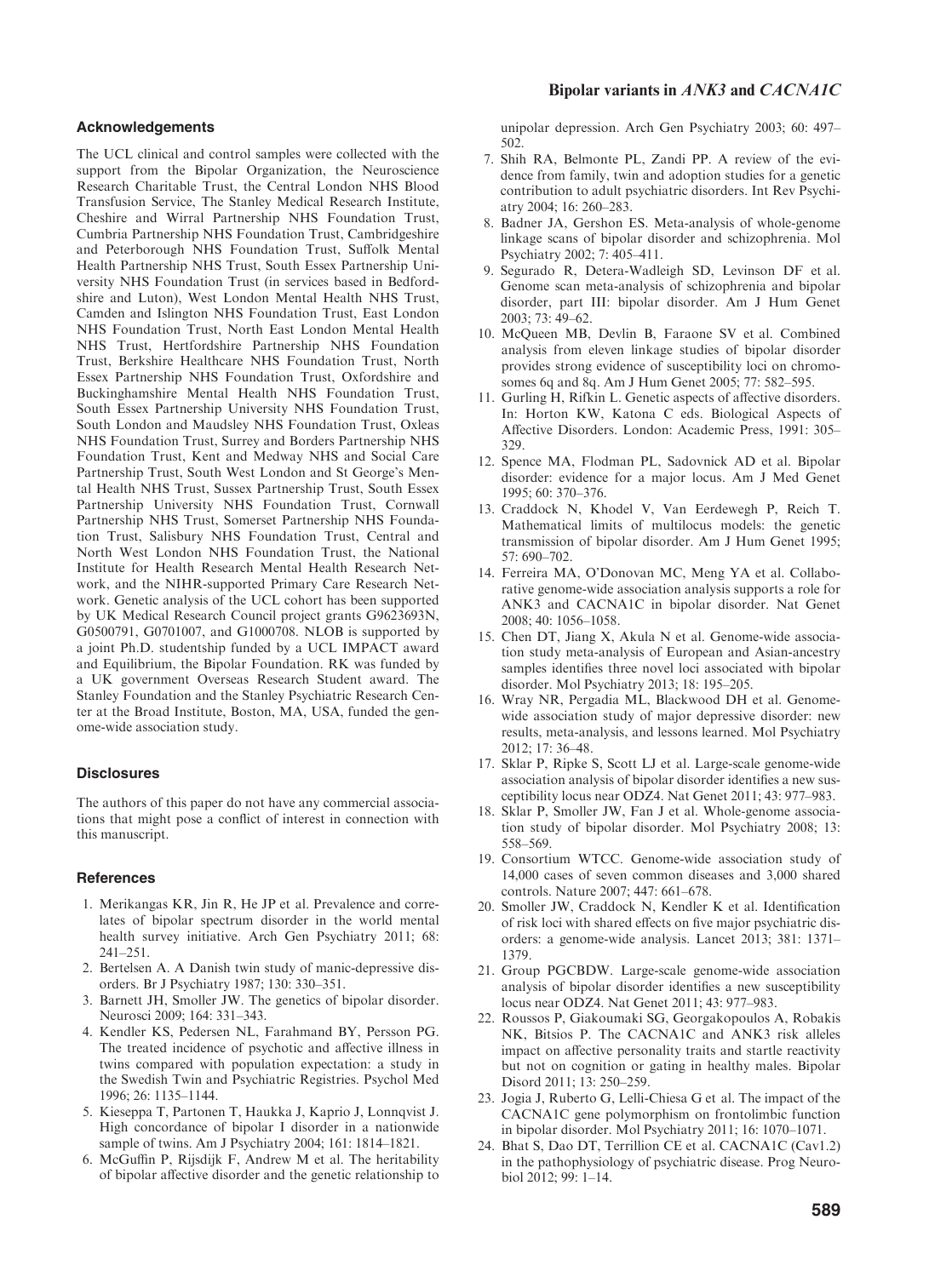- 25. Small SA, Schobel SA, Buxton RB, Witter MP, Barnes CA. A pathophysiological framework of hippocampal dysfunction in ageing and disease. Nat Rev Neurosci 2011; 12: 585–601.
- 26. Tesli M, Koefoed P, Athanasiu L et al. Association analysis of ANK3 gene variants in nordic bipolar disorder and schizophrenia case–control samples. Am J Med Genet B Neuropsychiatr Genet 2011; 156B: 969–974.
- 27. Franke B, Vasquez AA, Veltman JA et al. Genetic variation in CACNA1C, a gene associated with bipolar disorder, influences brainstem rather than gray matter volume in healthy individuals. Biol Psychiatry 2010; 68: 586–588.
- 28. Perrier E, Pompei F, Ruberto G et al. Initial evidence for the role of CACNA1C on subcortical brain morphology in patients with bipolar disorder. Eur Psychiatry 2011; 26: 135–137.
- 29. Kempton MJ, Ruberto G, Vassos E et al. Effects of the CACNA1C risk allele for bipolar disorder on cerebral gray matter volume in healthy individuals. Am J Psychiatry 2009; 166: 1413–1414.
- 30. Tesli M, Egeland R, Sønderby IE et al. No evidence for association between bipolar disorder risk gene variants and brain structural phenotypes. J Affect Disord 2013; 151: 291–297.
- 31. Liu Y, Blackwood DH, Caesar S et al. Meta-analysis of genome-wide association data of bipolar disorder and major depressive disorder. Mol Psychiatry 2011; 16: 2–4.
- 32. Schulze TG, Detera-Wadleigh SD, Akula N et al. Two variants in Ankyrin 3 (ANK3) are independent genetic risk factors for bipolar disorder. Mol Psychiatry 2009; 14: 487– 491.
- 33. Scott LJ, Muglia P, Kong XQ et al. Genome-wide association and meta-analysis of bipolar disorder in individuals of European ancestry. Proc Natl Acad Sci U S A 2009; 106: 7501–7506.
- 34. Lett TA, Zai CC, Tiwari AK et al. ANK3, CACNA1C and ZNF804A gene variants in bipolar disorders and psychosis subphenotype. World J Biol Psychiatry 2011; 12: 392–397.
- 35. Smith EN, Bloss CS, Badner JA et al. Genome-wide association study of bipolar disorder in European American and African American individuals. Mol Psychiatry 2009; 14: 755–763.
- 36. Belmonte Mahon P, Pirooznia M, Goes FS et al. Genomewide association analysis of age at onset and psychotic symptoms in bipolar disorder. Am J Med Genet B Neuropsychiatr Genet 2011; 156B: 370–378.
- 37. Green EK, Hamshere M, Forty L et al. Replication of bipolar disorder susceptibility alleles and identification of two novel genome-wide significant associations in a new bipolar disorder case–control sample. Mol Psychiatry 2013; 18: 1302–1307.
- 38. Gella A, Segura M, Durany N et al. Is Ankyrin a genetic risk factor for psychiatric phenotypes? BMC Psychiatry 2011; 11: 103.
- 39. Kloiber S, Czamara D, Karbalai N et al. ANK3 and CACNA1C–missing genetic link for bipolar disorder and major depressive disorder in two German case–control samples. J Psychiatr Res 2012; 46: 973–979.
- 40. Takata A, Kim SH, Ozaki N et al. Association of ANK3 with bipolar disorder confirmed in East Asia. Am J Med Genet B Neuropsychiatr Genet 2011; 156B: 312–315.
- 41. Lee MT, Chen CH, Lee CS et al. Genome-wide association study of bipolar I disorder in the Han Chinese population. Mol Psychiatry 2011; 16: 548–556.
- 42. Gonzalez SD, Xu C, Ramirez ME et al. Family-based association of an ANK3 haplotype with bipolar disorder in Latino populations. Transl Psychiatry 2013; 3: e265.
- 43. Dedman A, McQuillin A, Kandaswamy R et al. Sequencing of the ANKYRIN 3 gene (ANK3) encoding ankyrin G in bipolar disorder reveals a non-conservative amino acid change in a short isoform of ankyrin G. Am J Med Genet B Neuropsychiatr Genet 2012; 159B: 328–335.
- 44. Doyle GA, Lai AT, Chou AD et al. Re-sequencing of ankyrin 3 exon 48 and case–control association analysis of rare variants in bipolar disorder type I. Bipolar Disord 2012; 14: 809–821.
- 45. Rueckert EH, Barker D, Ruderfer D et al. Cis-acting regulation of brain-specific ANK3 gene expression by a genetic variant associated with bipolar disorder. Mol Psychiatry 2013; 18: 922–929.
- 46. Pandey A, Davis NA, White BC et al. Epistasis network centrality analysis yields pathway replication across two GWAS cohorts for bipolar disorder. Transl Psychiatry 2012; 2: e154.
- 47. Judy JT, Seifuddin F, Pirooznia M et al. Converging evidence for epistasis between ANK3 and potassium channel gene KCNQ2 in bipolar disorder. Front Genet 2013; 4: 87.
- 48. Linke J, Witt SH, King AV et al. Genome-wide supported risk variant for bipolar disorder alters anatomical connectivity in the human brain. Neuroimage 2012; 59: 3288– 3296.
- 49. Chaddock CA, Barker GJ, Marshall N et al. White matter microstructural impairments and genetic liability to familial bipolar I disorder. Br J Psychiatry 2009; 194: 527–534.
- 50. Sussmann JE, Lymer GK, McKirdy J et al. White matter abnormalities in bipolar disorder and schizophrenia detected using diffusion tensor magnetic resonance imaging. Bipolar Disord 2009; 11: 11–18.
- 51. McIntosh AM, Muñoz Maniega S, Lymer GK et al. White matter tractography in bipolar disorder and schizophrenia. Biol Psychiatry 2008; 64: 1088–1092.
- 52. McIntosh AM, Job DE, Moorhead TW et al. White matter density in patients with schizophrenia, bipolar disorder and their unaffected relatives. Biol Psychiatry 2005; 58: 254–257.
- 53. Lin F, Weng S, Xie B, Wu G, Lei H. Abnormal frontal cortex white matter connections in bipolar disorder: a DTI tractography study. J Affect Disord 2011; 131: 299–306.
- 54. Sui J, Adali T, Pearlson GD, Calhoun VD. An ICA-based method for the identification of optimal FMRI features and components using combined group-discriminative techniques. Neuroimage 2009; 46: 73–86.
- 55. Adida M, Jollant F, Clark L et al. Trait-related decisionmaking impairment in the three phases of bipolar disorder. Biol Psychiatry 2011; 70: 357–365.
- 56. Bora E, Yucel M, Pantelis C. Cognitive endophenotypes of bipolar disorder: a meta-analysis of neuropsychological deficits in euthymic patients and their first-degree relatives. J Affect Disord 2009; 113: 1–20.
- 57. Chandler RA, Wakeley J, Goodwin GM, Rogers RD. Altered risk-aversion and risk-seeking behavior in bipolar disorder. Biol Psychiatry 2009; 66: 840–846.
- 58. McKirdy J, Sussmann JE, Hall J et al. Set shifting and reversal learning in patients with bipolar disorder or schizophrenia. Psychol Med 2009; 39: 1289–1293.
- 59. McQuillin A, Rizig M, Gurling HM. A microarray gene expression study of the molecular pharmacology of lithium carbonate on mouse brain mRNA to understand the neurobiology of mood stabilization and treatment of bipolar affective disorder. Pharmacogenet Genomics 2007; 17: 605–617.